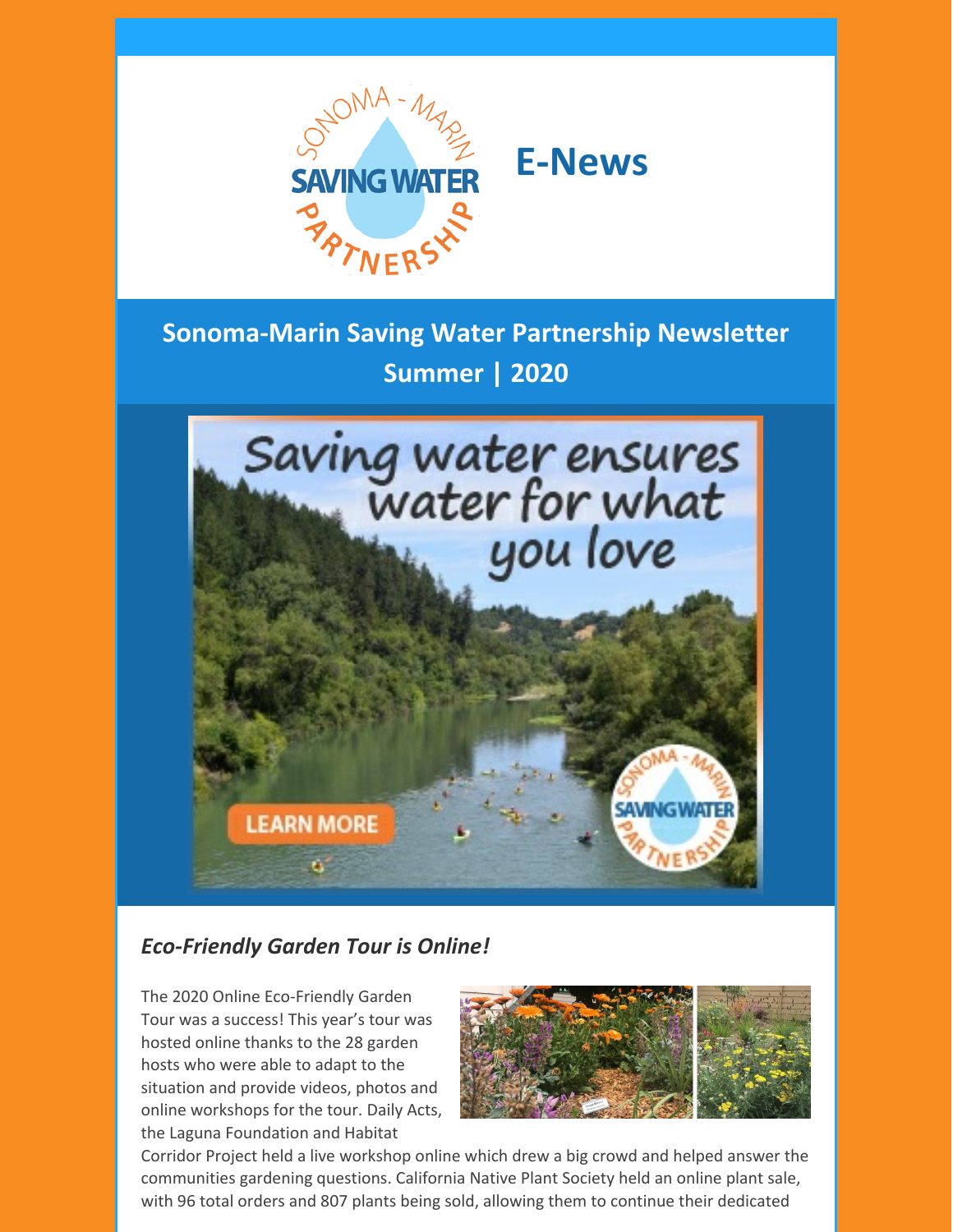work in promoting native plant species in Sonoma County. The Online Eco-Friendly Garden Tour will remain on the Sonoma-Marin Saving Water Partnership website, make sure to view all the gardens on this year's tour and share with your friend and family.

#### **Check Out the [Online](http://www.savingwaterpartnership.org/eco-friendly-garden-tour/2020-eco-friendly-garden-tour/) Tour Here**

#### *Be The Change Campaign is Underway*



For the coming six weeks the Be the Change campaign will focus on saving water resources by taking simple actions such as installing drip irrigation, replacing lawn, and harvesting rain water. Pledge the actions that you are going to take to Be the Change! [#DailyActsBTC](https://www.facebook.com/hashtag/dailyactsbtc?__eep__=6&source=feed_text&epa=HASHTAG&__xts__%5B0%5D=68.ARCaFfwYQe4Lr15TPqwQVCeimL4-oublrDACZPi0LmyBs-OFyCqryapc17H8cSHTDTfcIKNvrBGe8iVDDlke9SX4immOhHVUJpnbdqp8UDUidktKVu2L01dxp770Y70ZoE83tiJgJLKFDC7JW0_j1fOQDo6QOhRf89qqh4bOb43IdZB89CB8JIqZ76-7EAFI2q2Slx8mcoSUWjJi1HpFkMP4xVxoVnLGz1K8qNwF26UuwCYA7tGr4cE_qKdYYQtjzfnSI_vKc8gkK7pXZ59Pfu0jHu5z4imDVNBmCbYKXeHgGZuLyko729XMahLn5IbKtevjRel9TJLrJbjNmUGAe58paHEDBN4XHB2aDjgKHZELkpkkjCzEW1f7ZwWXzwMUPdraBUPHL2stfmlSI-Kdem6TgWRCtw-Q8MuqpzJKbV4JVuYW1PlLUF4ZbvGP72AqK_uOU6f-4Trk_bU1pkeeWbZN5Go8pJjDCHkAtSx9EKFp&__tn__=%2ANK-R)



There are 6 actions you can pledge today to Save Water Resources! From retaining the rain to recharging your aquifer, every action you take makes a difference!

**Click here to find out [more](https://dailyacts.org/bethechange/)**

### *City of Santa Rosa Summer Workshops*





The City of Santa Rosa is partnering with the UC Master Gardeners of Sonoma County to offer the following FREE *virtual* WaterSmart workshops this summer.

- Tuesday, July 14, 2020, 12-1:30pm: "Irrigation Strategies for Low Water Use Gardens": Do you want to use less water in your garden? This workshop will outline simple steps you can take, including gardening in our climate and different ways to address irrigation needs.
- September 8, 2020, 12-1:30pm: "Low Water Use Plant Selection". This class is a great option for everyone interested in low water use plants. The Master Gardeners of Sonoma County will speak about general design concepts and answer your specific questions about selecting low water-use plants for your property.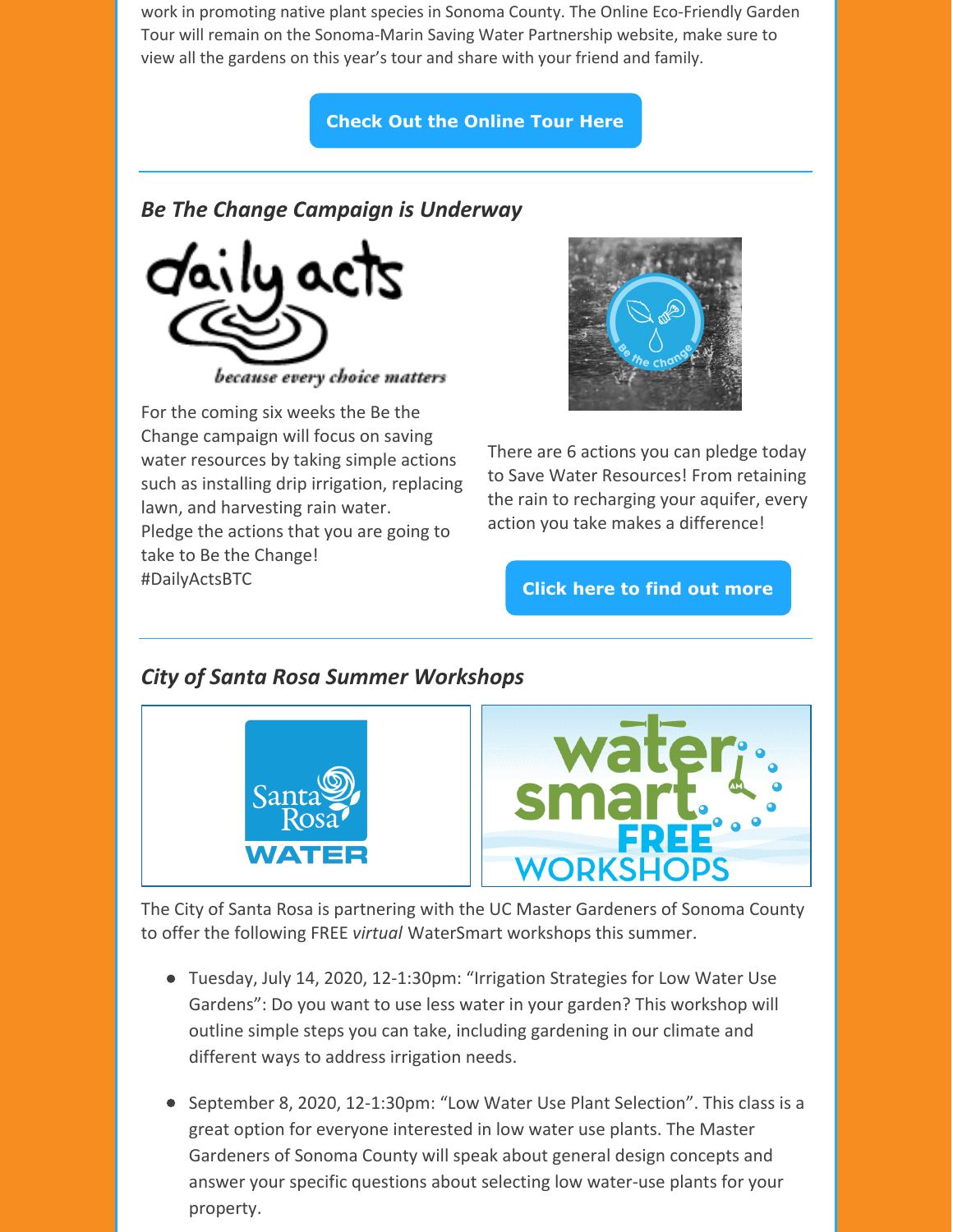● September 15, 2020, 12-1:30pm: "Planning and Designing a Low Water Use Garden". Learn how to use rain barrels and other creative techniques to collect and reuse your rainwater, and then select native plants and drought tolerant Mediterranean plants to create a climate appropriate and inviting landscape.

**For more [information](https://srcity.org/3131/WaterSmart-Workshops) click here**

#### *Healdsburg Landscape Programs*

#### Sign up to get your FREE [consultation](http://sonomamg.ucanr.edu/Garden_Sense_Master/Consultation_Request/).

Master Gardener, Garden Sense Consultants will virtually visit your home and provide advice about irrigation, replacement of lawn with low water use plants, and other ways to use water efficiently in the landscape. This is a perfect time to take advantage of Healdsburg's \$1.00 per square foot turf replacement or irrigation upgrade rebate.



**Click here to find out [more](https://www.ci.healdsburg.ca.us/723/Water-Rebates)**

#### *Water conservation program lineup in Marin*



Marin Municipal is busy in the Water Conservation Department. Check out their line up of programs. They have rebates for everything from washing machines and Rain Barrels to Landscape rebates .

Check out their upcoming webinar on how to install your own Laundry to Landscape system.

**Click here to find out [more](https://www.urbanfarmerstore.com/mmwd-l2l-webinars/)**

## *Landscape Design Template Update*

The Landscape Design Templates are being widely utilized in the rebuild community.

As of the beginning of June, 704 landscape permits have been submitted and at least 323 of them have been the Landscape Templates designed for the rebuild. Nearly 46% of homes permitted are using them.

If you are not familiar with the FREE, open-source Landscape Design Templates and 3D renderings, click the link.



**[Landscape](http://www.savingwaterpartnership.org/concept-plans-and-design-templates/) Design Templates**